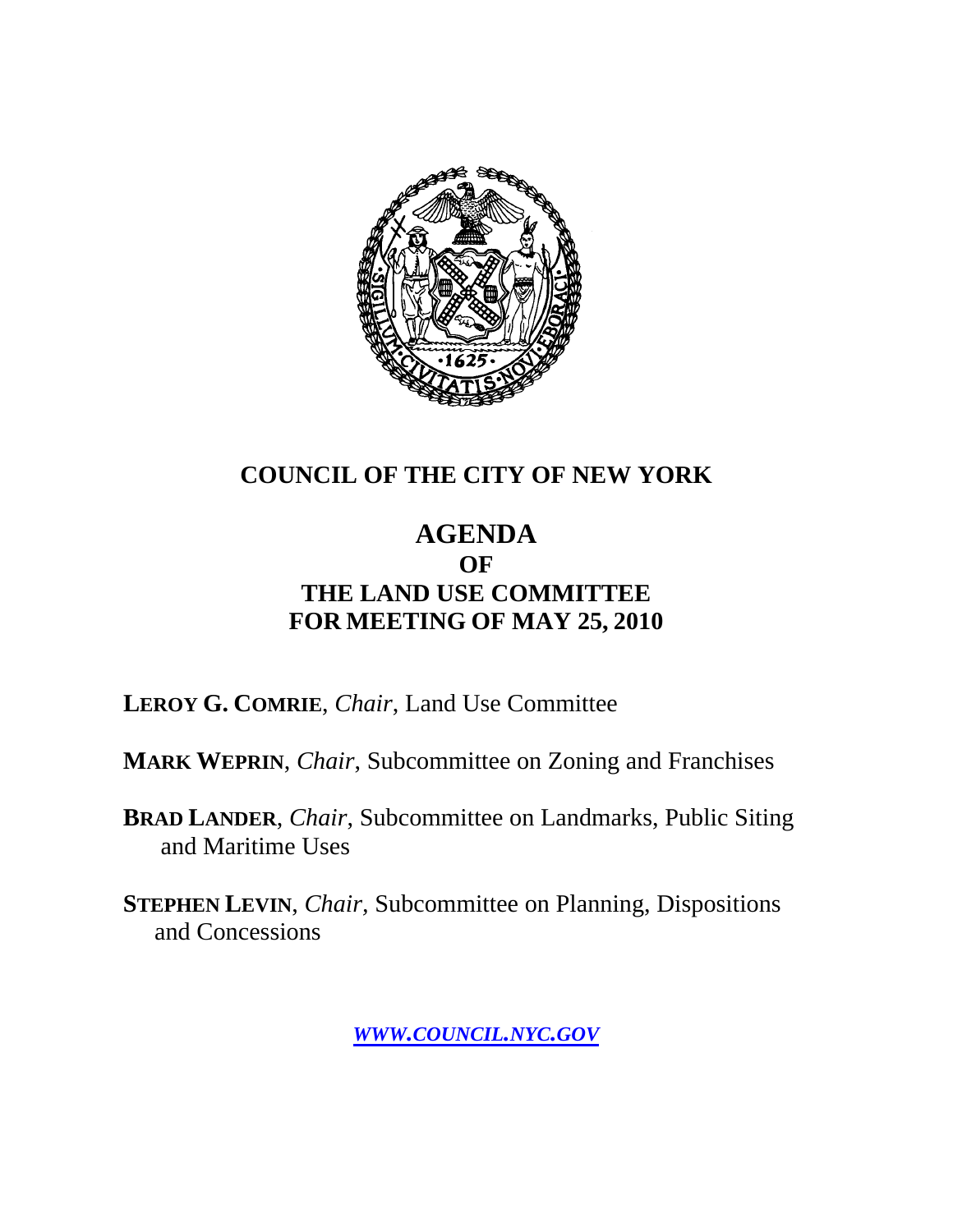# **LAND USE COMMITTEE**

The Land Use Committee will hold a meeting in the  $16<sup>th</sup>$  Floor Hearing Room, 250 Broadway, New York City, New York 10007, commencing at **10:00 a.m. on Tuesday, May 25, 2010**, and will consider the following items and conduct such other business as may be necessary:

## **L.U. NO. 86 WILLBURG CAFE**

### **BROOKLYN CB - 1 20105442 TCK**

Application pursuant to Section 20-226 of the Administrative Code of the City of New York, concerning the petition of Ahshi Global, Inc., d/b/a Willburg Café, for a revocable consent to establish, maintain and operate an unenclosed sidewalk café located at 623 Grand Street.

# **L.U. NO. 87 LE BARRICOU**

### **BROOKLYN CB - 1 20105403 TCK**

Application pursuant to Section 20-226 of the Administrative Code of the City of New York, concerning the petition of Fidel Corp., d/b/a Le Barricou, for a revocable consent to establish, maintain and operate an unenclosed sidewalk café located at 533 Grand Street, Borough of Brooklyn.

# **L.U. NO. 90 18 AVENUE REZONING**

### **BROOKLYN CB - 12 C 070520 ZMK**

Application submitted by Jom Tob Gluck pursuant to Sections 197-c and 201 of the New York City Charter for an amendment of the Zoning Map, Section No. 22c, by establishing within an existing R5 District a C1-3 District bounded by  $48^{th}$  Street,  $18^{th}$ Avenue,  $49^{\text{th}}$  Street and a line 100 feet northwesterly of  $18^{\text{th}}$  Avenue, as shown on a diagram (for illustrative purposes only) dated December 14, 2009.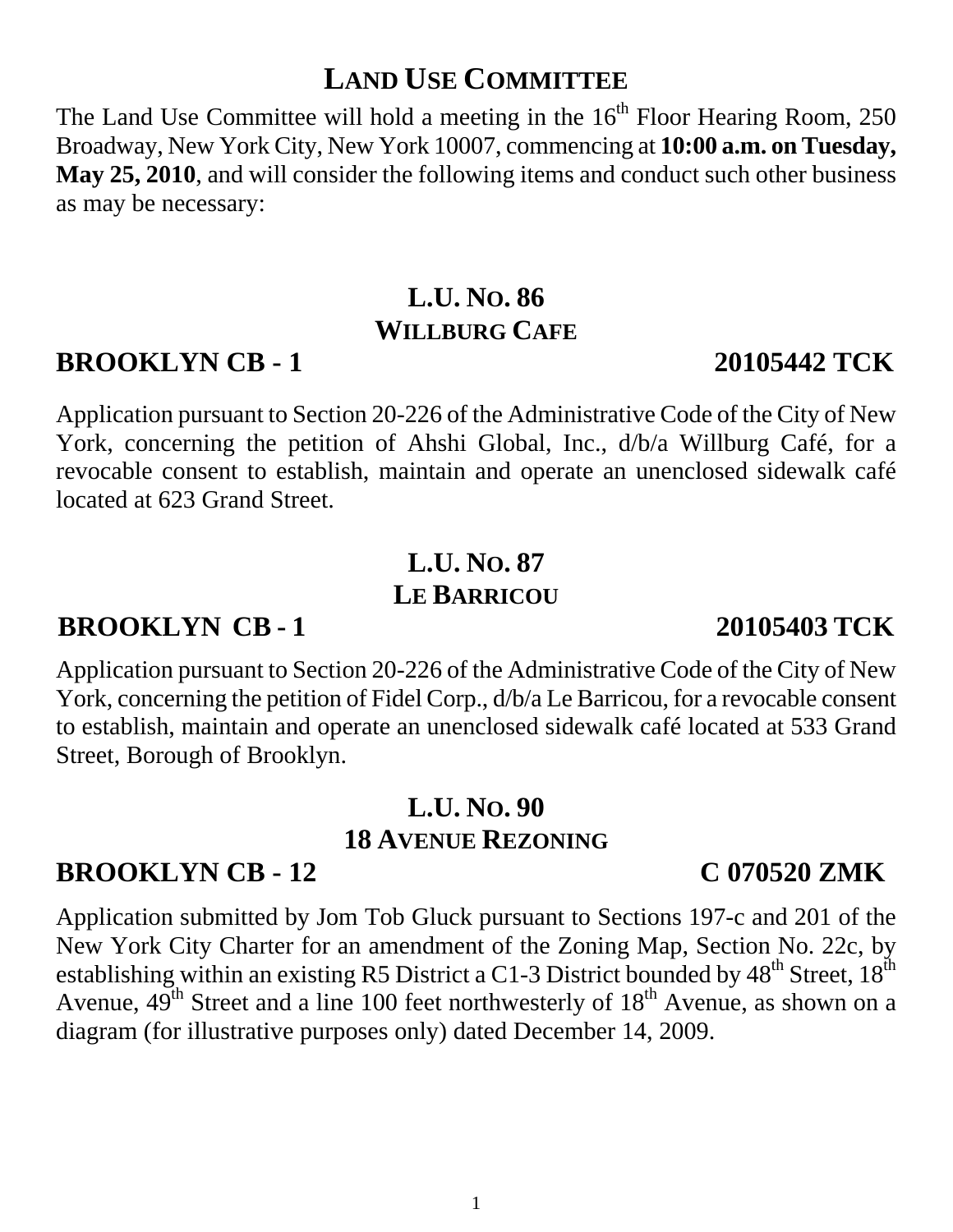### **L.U. NOS. 97 AND 98 ARE RELATED ITEMS**

# **L.U. NO. 97 ASTORIA REZONING**

### **QUEENS CB - 1 C 100199 ZMQ**

Application submitted by the Department of City Planning pursuant to Sections 197-c and 201 of the New York City Charter for an amendment of the Zoning Map, Section Nos. 6b, 9a, 9b and 9c.

## **L.U. NO. 98 ASTORIA TEXT AMENDMENT**

# **QUEENS CB - 1** N 100200 ZRQ

Application submitted by the Department of City Planning pursuant to Section 201 of the New York City Charter, for an amendment of the Zoning Resolution of the City of New York, relating to Article II, Chapter 3 (Bulk regulations for Residential Buildings in Residence Districts), Section 23-144, and Appendix F (Inclusionary Housing Designated Areas), inclusive, relating to the extension of the Inclusionary Housing Program to proposed R7A districts.

## **L.U. NO. 101 RIVERVIEW HOUSE II**

# **BRONX CB - 5 20105619 HAX**

Application submitted by the Department of Housing Preservation and Development pursuant to the New York Private Housing Finance Law for consent to modification to a previously approved Plan and Project for property located at 1600 Sedgwick Avenue, Council District 16, Borough of the Bronx.

# **L.U. NO. 102 RIVERVIEW HOUSE**

Application submitted by the Department of Housing Preservation and Development pursuant to the New York Private Housing Finance Law for consent to a conveyance, for property located at Block 2880/Lot 91, Council District 16, Borough of the Bronx.

### **L.U. NOS. 23, 25, 69, 77, 103 AND 105**

Proposals subject to Council review and action pursuant to the Urban Development

# **BRONXCB - 5** 20105620 HAX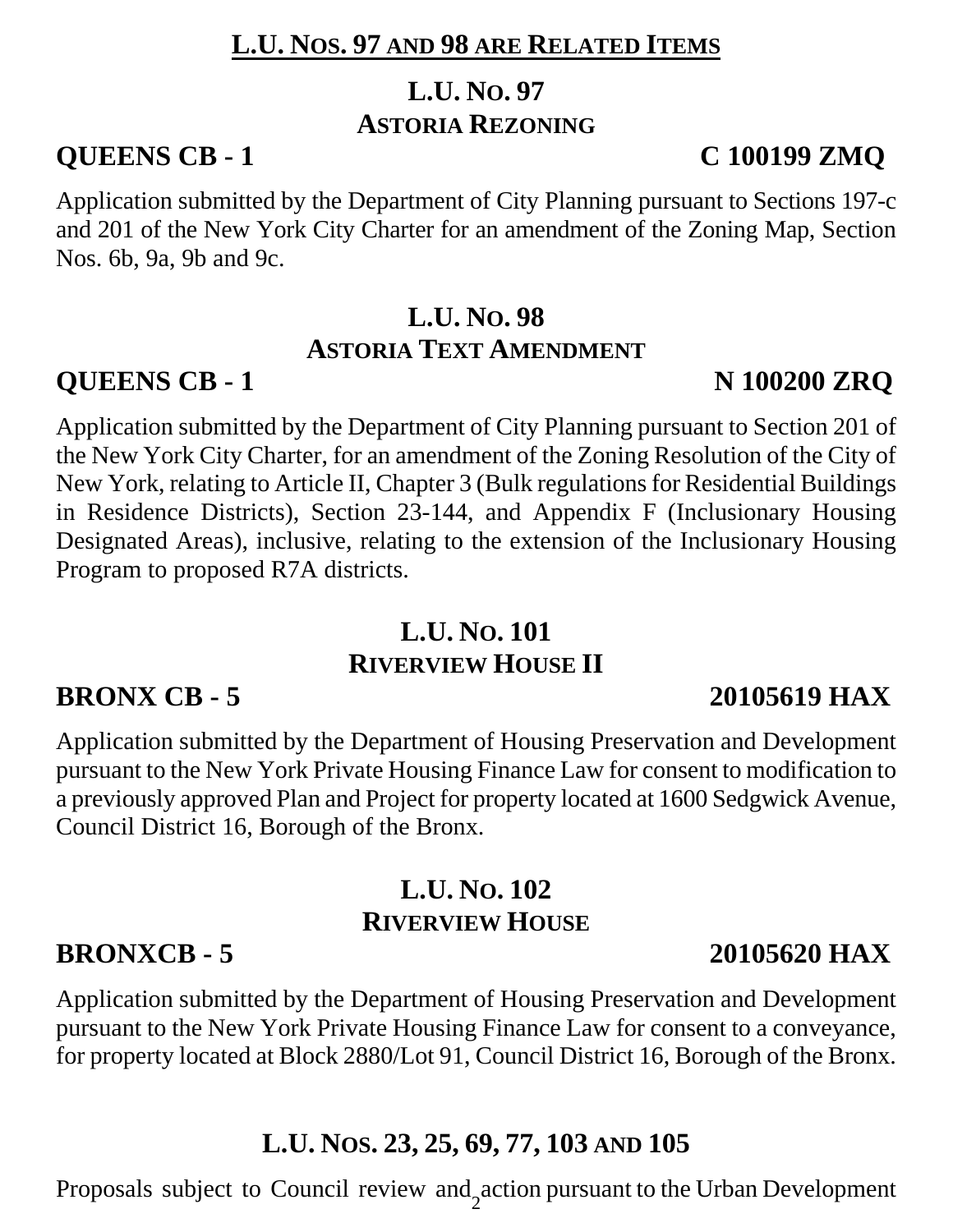Action Area Act, Article 16 of the New York General Municipal Law, at the request of the Department of Housing Preservation and Development ("HPD"), which requests that the Council:

- 1. Find that the present status of the listed areas tends to impair or arrest the sound growth and development of the municipality and that the proposed Urban Development Action Area Project is consistent with the policy and purposes of Section 691 of the General Municipal Law;
- 2. Waive the area designation requirement of Section 693 of the General Municipal Law pursuant to said Section;
- 3. Waive the requirements of Sections 197-c and 197-d of the New York City Charter pursuant to Section 694 of the General Municipal Law;
- 4. Approve the projects as Urban Development Action Area Projects pursuant to Section 694 of the General Municipal Law; and
- 5. Approve an exemption of the projects from real property taxes pursuant to Section 577 of the Private Housing Finance Law for L.U. Nos. 25, 69, and 77; and pursuant to Section 696 of the General Municipal Law for L.U. Nos. 103, and 105.

| L.U.<br>No.                                                                                                                                                                                                         | Non-<br><b>ULURP No.</b> | <b>Address</b>              | <b>Block/Lot</b> | Program              | <b>CB</b> | <b>Tax</b><br><b>Exemption</b> |  |
|---------------------------------------------------------------------------------------------------------------------------------------------------------------------------------------------------------------------|--------------------------|-----------------------------|------------------|----------------------|-----------|--------------------------------|--|
|                                                                                                                                                                                                                     |                          |                             |                  |                      |           |                                |  |
| 23                                                                                                                                                                                                                  | 20105273 HAQ             | 190-01 -05 Linden Boulevard | 11060/1          | Tenant               | 12        |                                |  |
|                                                                                                                                                                                                                     |                          | Queens                      |                  | Ownership            |           |                                |  |
| Laid over from the meeting of the Subcommittee on Planning, Dispositions and Concessions on January 26, 2010,<br>February 8, 2010, February 24, 2010, March 9, 2010, April 7, 2010, April 20, 2010 and May 4, 2010. |                          |                             |                  |                      |           |                                |  |
|                                                                                                                                                                                                                     |                          |                             |                  |                      |           |                                |  |
| 25                                                                                                                                                                                                                  | 20105283 HAM             | 226 West $111th$ Street     | 1826/52          | Tenant               | 10        | Section 577                    |  |
|                                                                                                                                                                                                                     |                          | Manhattan                   |                  | <b>Interim Lease</b> |           |                                |  |
| Laid over from the meeting of the Subcommittee on Planning, Dispositions and Concessions on January 26, 2010,                                                                                                       |                          |                             |                  |                      |           |                                |  |
| February 8, 2010, February 24, 2010, March 9, 2010, April 7, 2010, April 20, 2010 and May 4, 2010.                                                                                                                  |                          |                             |                  |                      |           |                                |  |
|                                                                                                                                                                                                                     |                          |                             |                  |                      |           |                                |  |
| 69                                                                                                                                                                                                                  | 20105415 HAM             | 163 Lenox Avenue            | 1903/31          | Tenant               | 10        | Section 577                    |  |
|                                                                                                                                                                                                                     |                          | Manhattan                   |                  | <b>Interim Lease</b> |           |                                |  |
| Laid over from the meeting of the Subcommittee on Planning, Dispositions and Concessions on March 9, 2010, April                                                                                                    |                          |                             |                  |                      |           |                                |  |

*7, 2010, April 20, 2010 and May 4, 2010.* 

| L.U. | l Non-        |                |                          |    | <b>Tax</b> |
|------|---------------|----------------|--------------------------|----|------------|
|      | No. ULURP No. | <b>Address</b> | <b>Block/Lot</b> Program | CB | Exemption  |